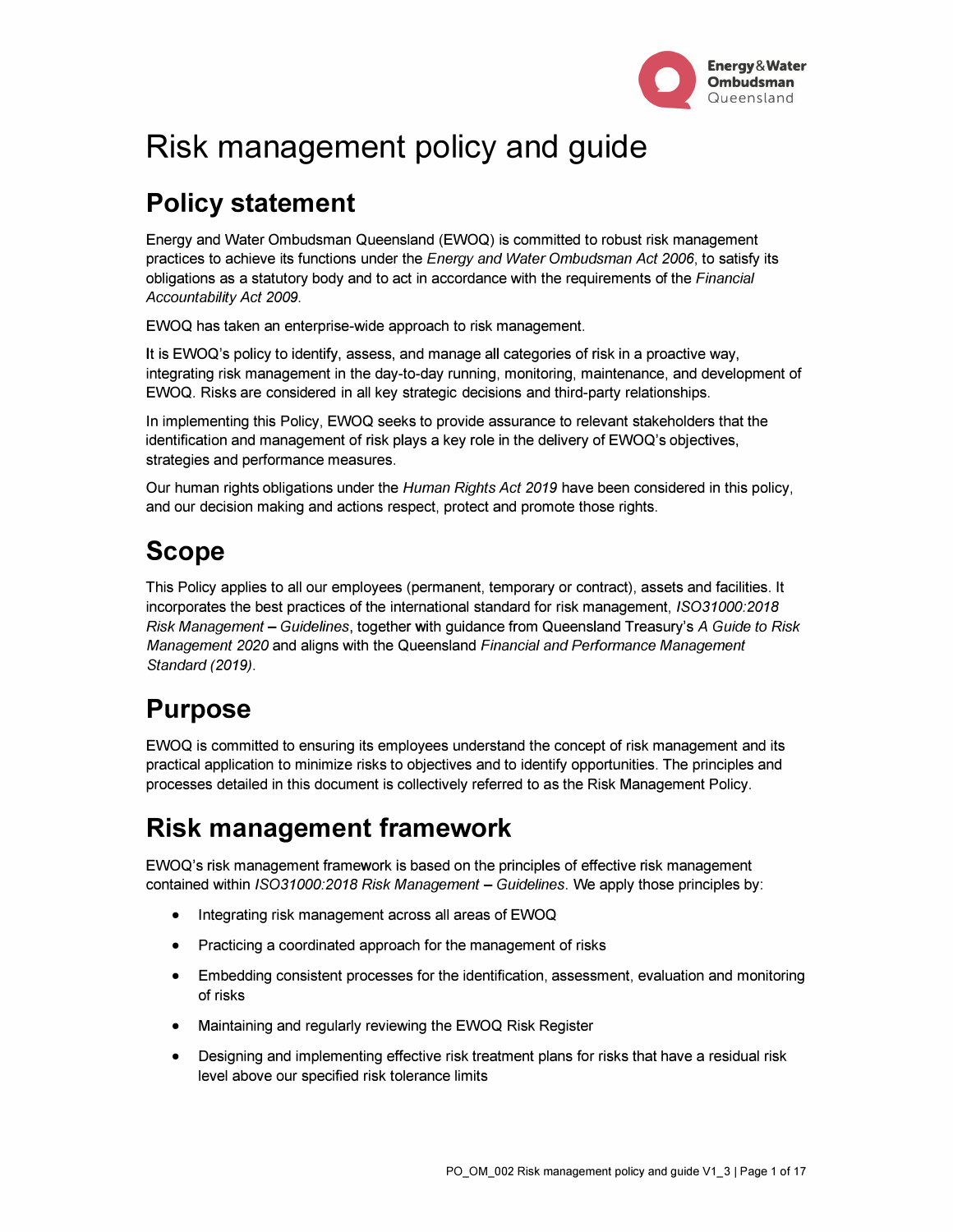- Efficiently and effectively assigning capabilities and resources to manage both opportunities and threats across EWOQ's functions
- Regularly monitoring the effectiveness of the Risk Management Framework

### **Governance and reporting**

EWOQ has an Audit and Risk Management Committee (ARMC) that is engaged to provide independent advice and support to the Energy and Water Ombudsman (the Ombudsman) concerning EWOQ's risk, control and compliance frameworks, amongst other things. They will receive periodic reports on our strategic risk profile.

Members of our Executive Management Group (EMG) are the risk owners for EWOQ's strategic risks. They are responsible for the identification and management of those risks, as well as managing our operational risks where appropriate. Our Leadership Group (LG) supports the risk management role of the EMG and is responsible for the day-to-day management of risk where required. Risk owners are named in our risk register, and their risk responsibilities are included on their Performance Development Agreement Plan (PDAP). Risk owners are supported in their risk management function by a Risk Coordinator. All our team members have a responsibility to identify risk and to contribute to its management. Consequently, all team members should include their risk management role in their PDAP. Specific risk roles in EWOQ are at appendix A.

### **Risk statement**

*Risk appetite* refers to the level of risk that EWOQ is prepared to pursue or retain to achieve our objectives. The EMG is responsible for determining the level of risk exposure considered acceptable. The risk appetite is reviewed by the EMG annually.

EWOQ will take considered risks where there is a high degree of confidence that controls are in place to minimise the likelihood of adverse consequences and where there is a high likelihood of capturing expected and considered benefits or opportunities.

EWOQ's lowest or no appetite is for risks associated with ethical behaviour, fraud and corruption, workplace health and safety, security of confidential and personal information as well as compliance with legislation and regulation. There is a low appetite for risks that negatively impact on high quality service delivery to our customers and stakeholders and that reduce public confidence in our service, areas in which we are highly risk averse. There is a low risk appetite for unmanaged risk.

*Risk tolerance* levels for specific risks and projects will be set by risk owners, and available on the risk register. Risk tolerance levels align with EWOQ's broader risk appetite.

### **Risk management process**

The *risk management process* is a systematic way of applying policies, procedures and practices to the activities of communicating and consulting, establishing the context and assessing, treating, monitoring, reviewing, recording and reporting risk.

Figure 1 illustrates the process, as described in ISO31000: 2018. EWOQ manages risk in line with this process.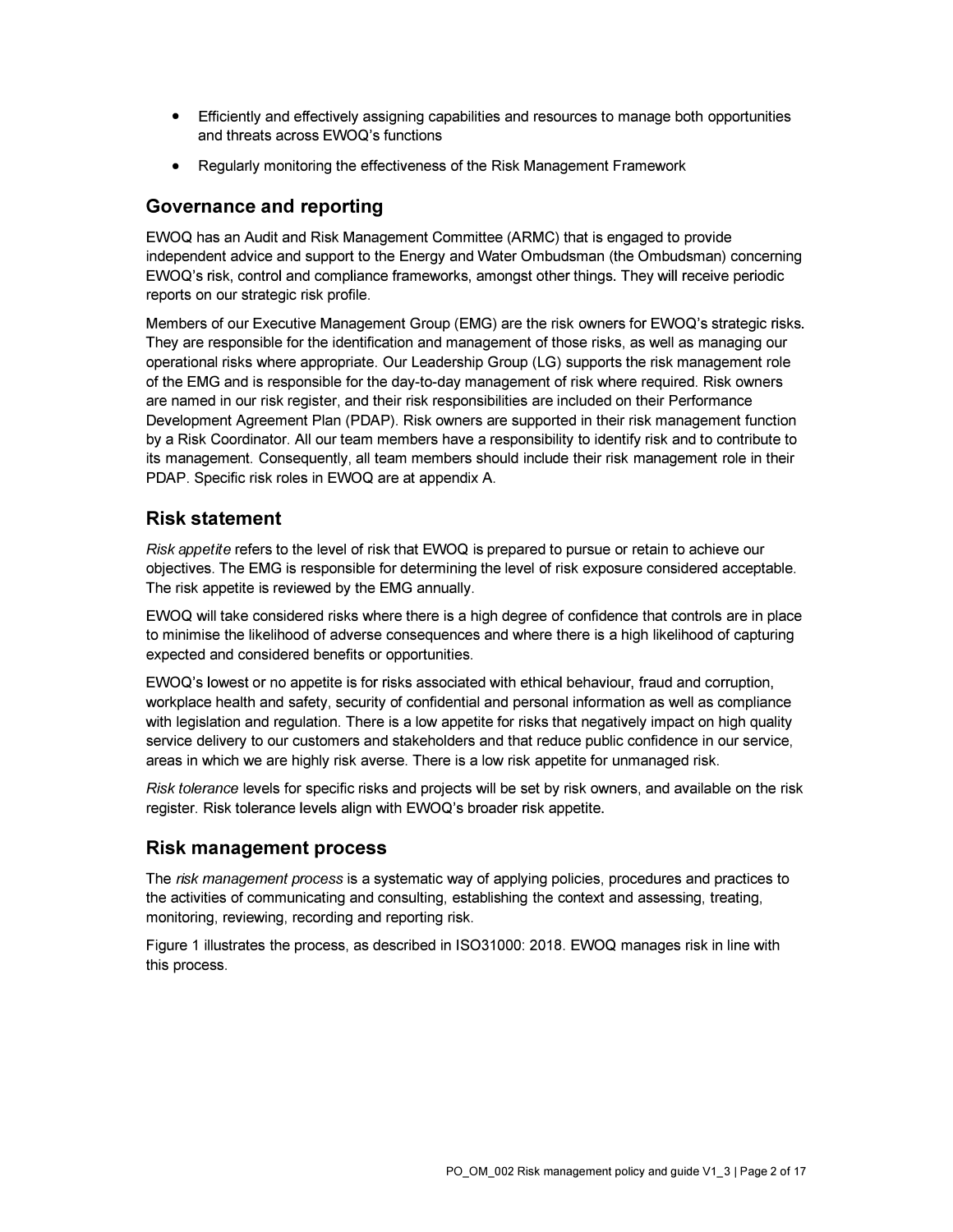

Figure 1 - Risk management process

#### *Communication and consultation*

Communication and consultation are continual activities across all stages of the risk management process. It assists stakeholders understand our risks and the reasons for decisions we make. We communicate about the management of our risks with key stakeholders including our ARMC, Scheme Participants, Government stakeholders, auditors and our team members

When considering risk, it is important to identify the stakeholders to that risk, and how we intend **engaging with them. Key stakeholders in EWOQ's risks indudes Advisory Council members, Scheme**  Participants, the Minister for Energy, Renewables and Hydrogen and Minister for Public Works and Procurement and the Minister for Regional Development and Manufacturing and Minister for Water, EWOQ team members including the EMG and the LG.

A stakeholder engagement plan is a useful tool and recommended to assist with identifying and managing communication and consultation.

#### *Scope, context, criteria*

This is an initial part of the risk management process and is applied for all levels of risk: strategic, operational and project. An understanding of the external and internal factors that influence activities and operations will assist in the risk identification process. This part of the risk management process will only need to be repeated when there are significant changes to the internal and external environment, organisational operations or implementation of a new project. Regular and systematic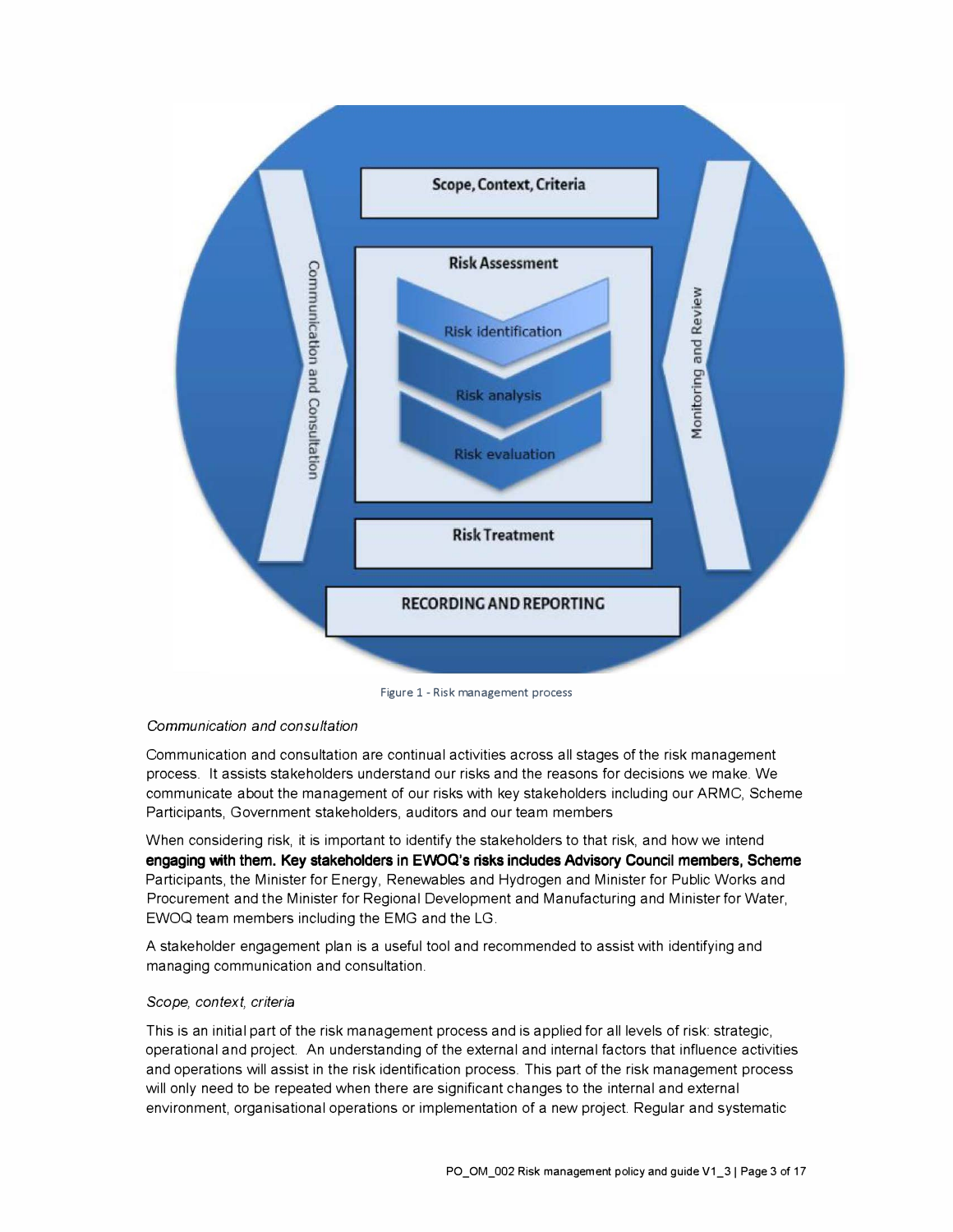monitoring of the environment is important to identify such changes. An environmental scan is conducted regularly by EWOQ to identify potential changes in the context in which we operate.

#### External environment:

An understanding of the environment in which EWOQ operates is essential to identify potential risks to our objectives. A scan of the business, industry, social, economic, technological and political environment is undertaken regularly for risk identification purposes.

#### Internal environment:

**EWOQ's vision is** to provide Queenslanders with an independent and effective way of resolving disputes with their energy and water suppliers. To help us achieve our vision, strategic objectives have been identified under the categories of Service, Customer, Connections and People (see the EWOQ Strategic Plan 2020-2023 on our website).

Additional internal factors which are considered in understanding our internal environment include EWOQ's organisational structure and capabilities, changes to resources, policies or processes, and understanding stakeholder objectives and priorities.

#### Criteria:

The criteria that we use to assess our risk is developed by the EMG. It includes our risk appetite statement, consequence table, likelihood table, risk matrix and management actions table.

#### *Risk assessment*

#### Risk identification:

A risk is defined in ISO31000:2018 as 'the effect of uncertainty on objectives'. The risk event is something that has a potential future impact on our objectives. The identification of possible risk events allows EWOQ to prepare for uncertainty and better position itself to meet strategic objectives.

There are many activities and processes that EWOQ undertakes to identify risks to its objectives. These include: critically analyzing strategic plans, workshopping scenarios, conducting environmental scans, reviewing media coverage, analyzing proposed legislative changes, conducting post-event analyses, and discussions with industry stakeholders.

Describing risk focusses on the potential event that is likely to impact our objectives. For simplicity, it should not include a cause or impact statement, as there are likely to be many causes and impacts. Those elements will be included in the risk register as a result of analysis of the risk event. The description of the risk is agreed in consultation with EMG members.

In describing risks, avoid:

- stating impacts which may arise as being the risks themselves
- including risks which do not impact on objectives
- including risks which are simply the converse of the objectives

*Example: 'Cyber-crime' would not be described in the risk register as a risk. Instead, a better description would be* 'loss of confidential information'. *One of the causes is that EWOQ might be the target for cybercrimelsystems hacking, but there will be other causes such as ineffective system security. The key consequence is to our Service objective but may impact other strategic objectives as well.* 

Risks are recorded in the risk register according to their category, which assists reporting.

*Example: A strategic risk is numbered in the risk register as* S1, *another strategic risk would be numbered* S2. *An operational risk would be number 01, then 02 and so on.*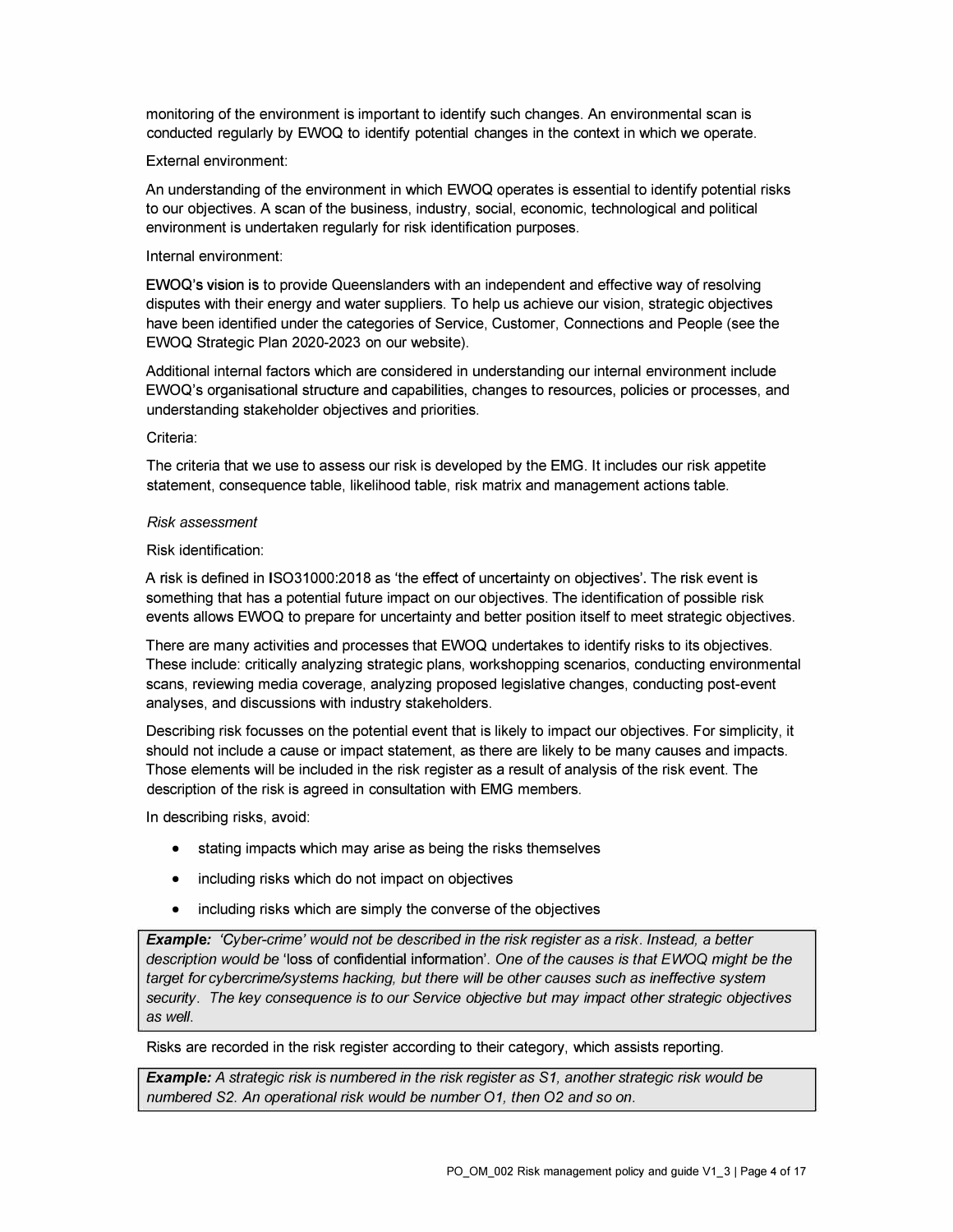A comprehensive list our current organisation's risks is found in the EWOQ Risk Register.

Risk analysis:

Analysis of risk is conducted to identify the causes of the risk, the likelihood that the risk will occur and impacts of the risk on objectives should the risk come to fruition. Included in the analysis is an assessment of the effectiveness of current controls in either reducing the likelihood that the risk event will occur, and/or reducing its impact on our objectives.

#### Current risk rating<sup>1</sup>:

The current risk rating is arrived at by conducting a risk analysis using the steps below:

- 1. Clearly state the relevant strategic or business objective
- 2. Identify key strategies designed to achieve that objective
- 3. Identify the risk events that may occur that will potentially prevent the strategy being effective, which puts achieving the objective in jeopardy
- 4. Analyse one risk event at a time. For each risk event:
	- 4.1. conduct a root cause analysis ask what cause(s) might lead to the risk event occurring
	- 4.2. identify the current controls in place that target the cause(s) and reduce the likelihood that the risk event might occur
	- 4.3. assess the effectiveness of those controls (use the control effectiveness rating table at appendix B). Evidence to support the effectiveness rating should be available and noted
	- 4.4. identify the impacts on our objectives should the risk event occur
	- 4.5. identify the current controls in place that aim to reduce the impacts on our objectives and assess their effectiveness (per c. above)
- 5. Calculate a current risk rating. This is done by applying a likelihood rating (see the table at appendix C) which takes into account the effectiveness of current controls to reduce the likelihood of the risk occurring; and a consequence rating taking into account the effectiveness of current controls in reducing the impact of the risk on stated objectives (see the consequence table at appendix D).

There are many tools available to conduct the analysis, but a bow-tie analysis is commonly used in EWOQ. A template to assist risk analysis is available in the sharedrive.

To allow consistent risk rating, EWOQ employees are required to use the consequence criteria at appendix D, and likelihood table at appendix C. The risk rating is devised using the risk matrix at appendix E.

#### Risk evaluation:

The purpose of risk evaluation is to assist management make defensible decisions regarding resource allocation.

The risk rating arrived at during the analysis stage is compared with the risk tolerance for that risk. If the risk rating is above tolerance, resources should be applied for additional treatment to reduce the risk to within tolerance. Where a risk is rated at or below tolerance, there is generally no need to apply additional resources to managing the risk. Instead, the risk manager should monitor the risk to ensure it remains within tolerance.

<sup>1</sup> Note the use of 'current risk rating' in this document as opposed to 'inherent risk rating' used in some Guides. Inherent risk considers the risk rating in the absence of controls. The EWOQ environment will always have a level of controls in place, so ii is more practical to consider the risk rating considering the effectiveness of current controls in place.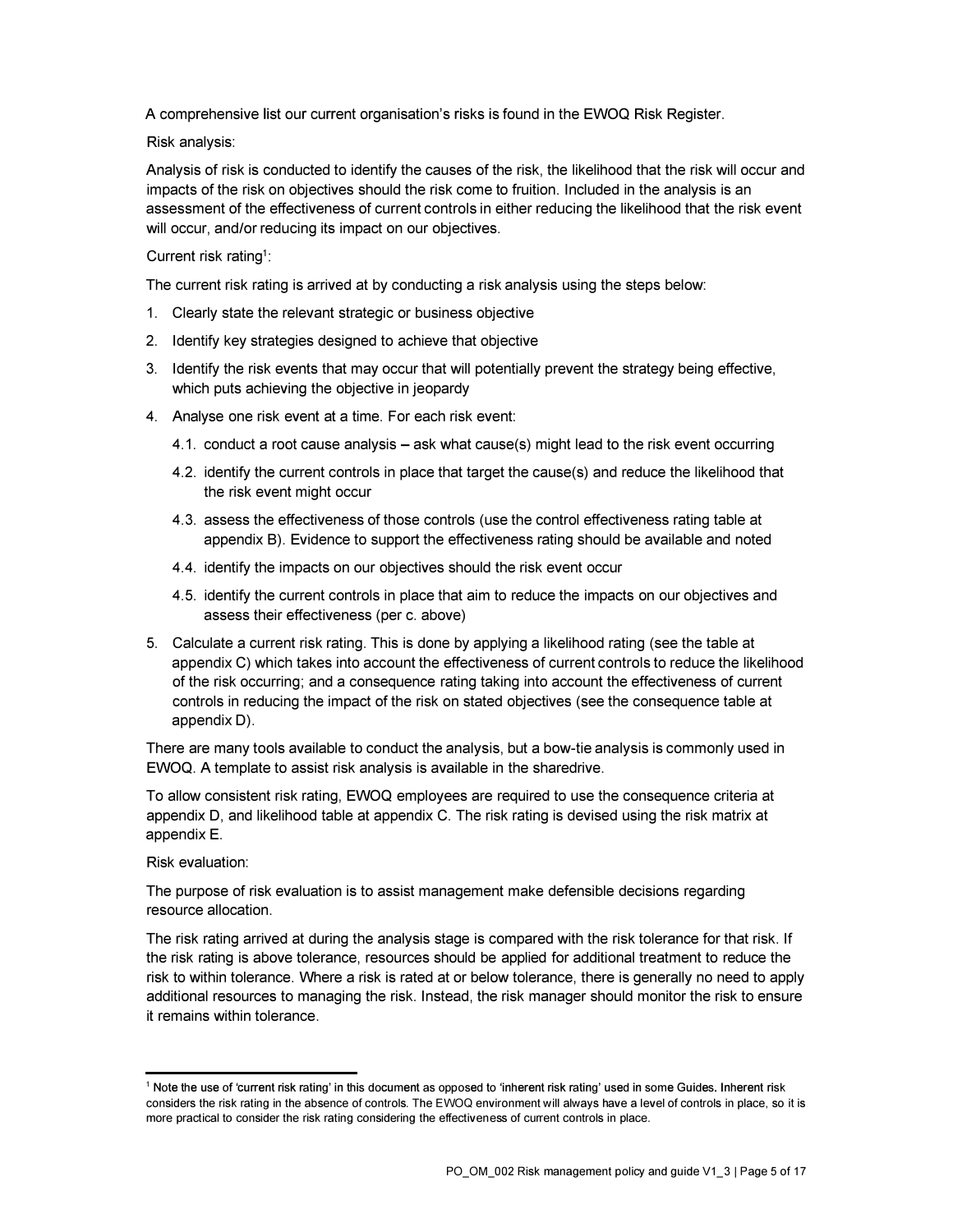The EWOQ Risk Register records the current risk rating and the associated risk tolerance. This highlights those risks where the risk is above tolerance and should be the subject of a treatment strategy.

#### *Risk treatment*

The purpose of risk treatment is to reduce the risk to within tolerance. When selecting risk treatment options, consideration should be given to the values, perceptions and potential involvement of key stakeholders, along with the most appropriate ways of communicating and consulting with those parties.

| <b>Treatment</b><br>option | <b>Definition</b>                                                                                                                                                                                                                                                            |
|----------------------------|------------------------------------------------------------------------------------------------------------------------------------------------------------------------------------------------------------------------------------------------------------------------------|
| Accept                     | Accept the potential benefit or gain or burden of loss from a risk. In this case,<br>the risk tolerance should be adjusted to bring the tolerance in line with the risk<br>rating. Monitoring of the risk should take place to ensure the risk level is still<br>acceptable. |
| Avoid                      | An informed decision not to be involved, or to withdraw from an activity in order<br>not to be exposed to a particular risk.                                                                                                                                                 |
| Control                    | Apply a risk treatment that reduces the likelihood and/or consequence of the<br>risk occurring.                                                                                                                                                                              |
| Transfer                   | Spread the risk amongst other parties. This can be achieved through taking out<br>insurance or other contracts, such as with the Queensland Government's<br>Corporate Administration Agency (CAA)                                                                            |

Table 1 shows four options for treating risk.

Table 1: Treatment options

Risk treatment strategies should be the subject of a quarterly review. This is to assure the EMG that the strategy is being effective in achieving its planned outcomes. Regular monitoring of the treatment strategy by the Risk Owner also allows swift changes to be made to the strategy if it is found to be ineffective. Outcomes of reviews of treatment strategies should be reported to the EMG on a quarterly basis by the Risk Owner. Risk Owners should note that treatment strategies can also introduce new risks that may need to be managed.

In EWOQ, risk treatment strategies are developed using the template stored in the sharedrive. Risk owners are responsible for developing and implementing treatment strategies for their allocated risks. For strategic risks rated above tolerance, treatment strategies are discussed and approved by the EMG.

The progress of treatment strategies for all strategic risks rated above tolerance should be reported quarterly to the EMG. For other risks, Risk Owners should report progress quarterly at the LG. A risk treatment progress report template is available in the sharedrive.

A treatment strategy should be designed to be completed within one year. This ties in with resource planning. Once the treatment strategy is complete the treatment status is changed on the risk register to 'complete'. If new controls originating from the treatment strategy will be maintained and included as 'business as usual' they are moved on the risk register to the 'controls' section. If the risk is still rated above tolerance, a new treatment strategy is developed, and new resourcing allocated. The new treatment strategy will be included in the risk register and the status would be changed to 'in progress'.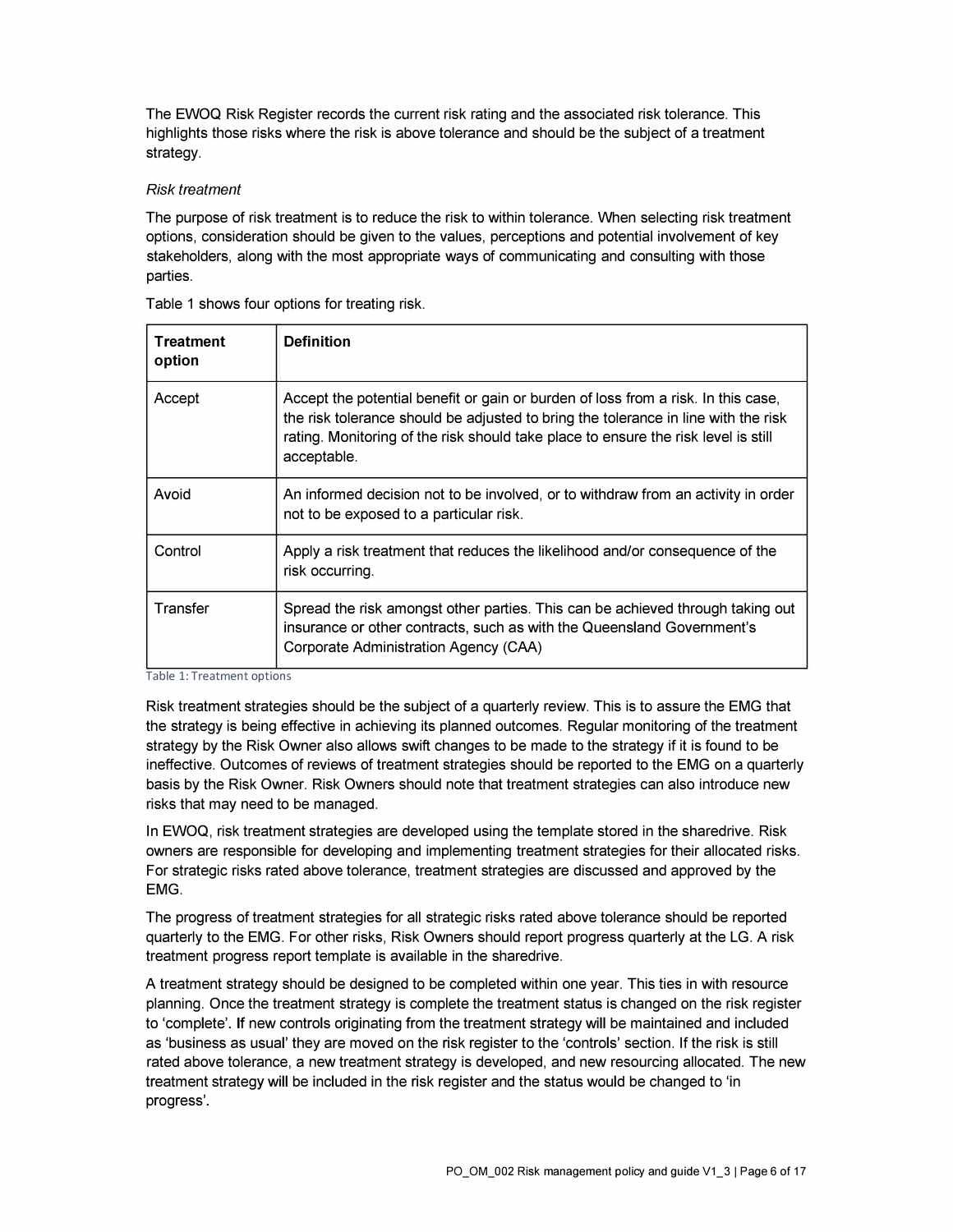When a treatment strategy has been completed and the residual risk rating is at or below tolerance, the risk status should be changed to 'monitor'. This allows the Risk Owner to continue to monitor the environment for any changes that may raise the risk rating. A risk may be closed on the risk register if the EMG considers it is obsolete and no longer poses a threat ( or opportunity) to EWOQ's objectives.

#### *Residual risk rating*

The residual risk rating is assessed after considering the likely effectiveness of proposed treatment strategies designed to reduce the current risk rating.

The assumption is that treatment strategies are to be implemented as designed and would be fully effective. Given that assumption, the remaining consequence and likelihood of the risk is calculated and recorded on the risk register as the residual risk rating. The same consequence and likelihood tables and risk matrix are used to calculate the residual risk rating.

The regular review of the treatment strategy confirms whether the residual risk rating will be achieved.

#### *Recording and reporting*

The EWOQ risk register records all key risks by category. This one repository provides visibility of risks across the organisation, avoids duplication of risks and allows for flexibility should the organisation's structure change. The risk register clearly states the Risk Owners, current risk rating, residual risk rating and status of treatment plans.

The risk register is the key tool used to report the status of our risks. It is accessible by all team members, but only risk owners and their delegates and the Risk Coordinator have access to edit the register. This assures the integrity of the risk register.

Exception reporting from the register is provided to the ARMC quarterly, the EMG quarterly and the LG monthly. Reporting is facilitated by the Risk Coordinator in consultation with Risk Owners.

#### *Monitor and review*

Risk owners must regularly monitor the allocated risks and review them at least annually. This includes an assessment of any changes in the internal or external environment that might impact the risk, as well as an evaluation of the effectiveness of controls and treatment strategies.

Where risks are above tolerance and a treatment strategy is in progress, Risk Owners should review the risk quarterly. This is to assess whether the treatment is likely to reduce the risk rating to within tolerance, and to allow timely changes to the treatment strategy to improve effectiveness.

Any changes to risk rating should be recorded on the risk register and reported as above.

### **Continual improvement of the framework**

EWOQ is committed to a review of the Risk Management Framework at least every two (2) years to ensure that risk management is effective and continues to support its performance.

This will be informed by periodic reviews facilitated by the Risk Coordinator at the request of the Ombudsman and will cover:

- Evaluation of the effectiveness and alignment of this Risk Management Policy with risk management contemporary best practice
- Evaluation of the degree to which activities stated in this Policy are undertaken
- Review of the completeness and currency of the EWOQ risk register
- Assessment of the awareness of team members in relation to their risk management responsibilities (e.g. through surveys)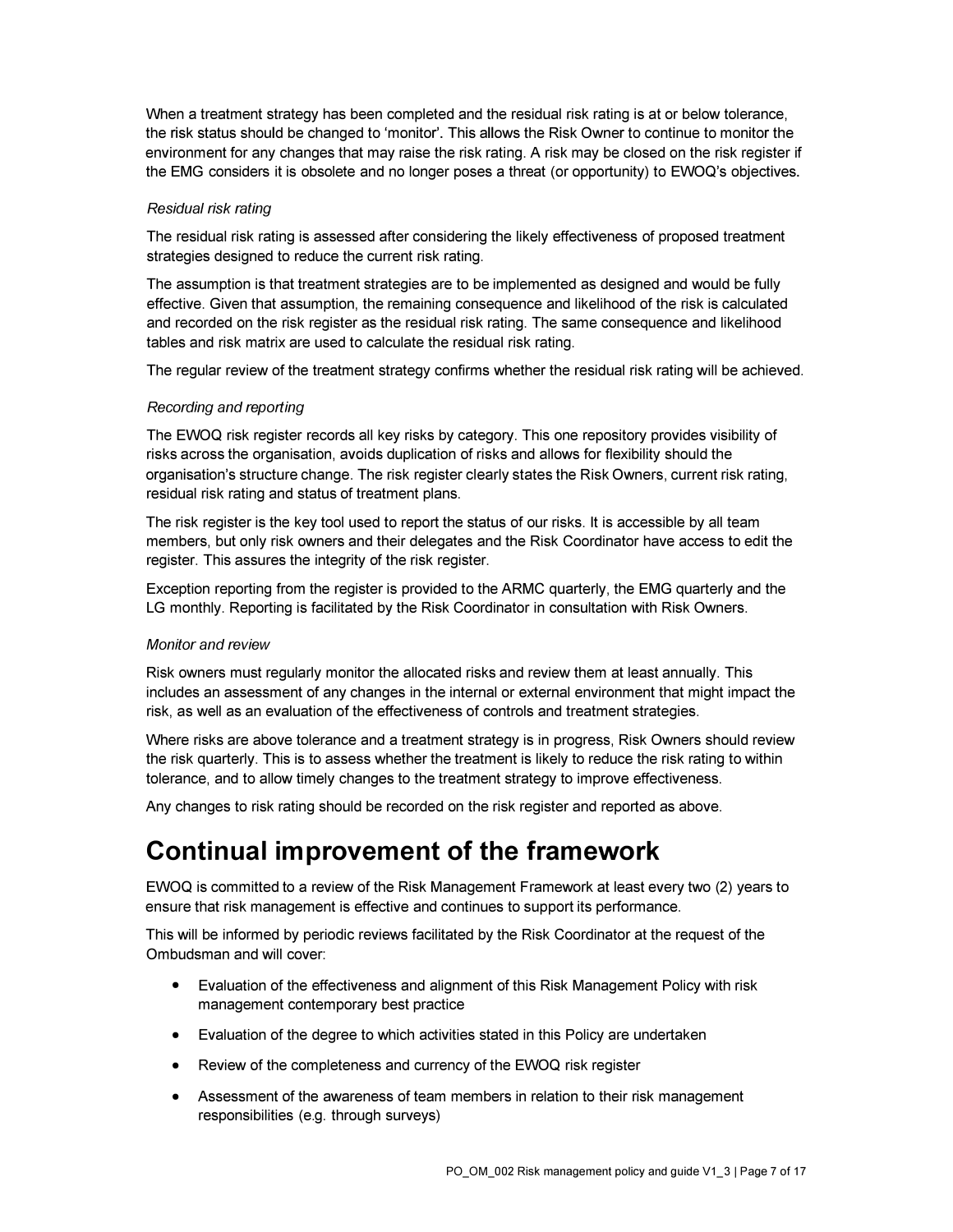• Review of training and development needs of managers and team members in relation to their risk management responsibilities

The Ombudsman will provide results of the review to the ARMC who will evaluate EWOQ's performance in relation to risk management.

### **Legislation and standards**

- *Energy and Water Ombudsman Act 2006*
- *Financial Accountability Act 2009*
- International Standard ISO31000:2018 Risk Management Guidelines
- A guide to risk management 2020 Queensland Treasury
- Financial and Performance Management Standard 2019
- *Human Rights Act 2019*

### **Approval**

Approved by the Energy and Water Ombudsman and effective from the date endorsed.

Jane Pires  $13:50$  GMT+10)

**Name: Jane Pires**  Energy and Water Ombudsman Date: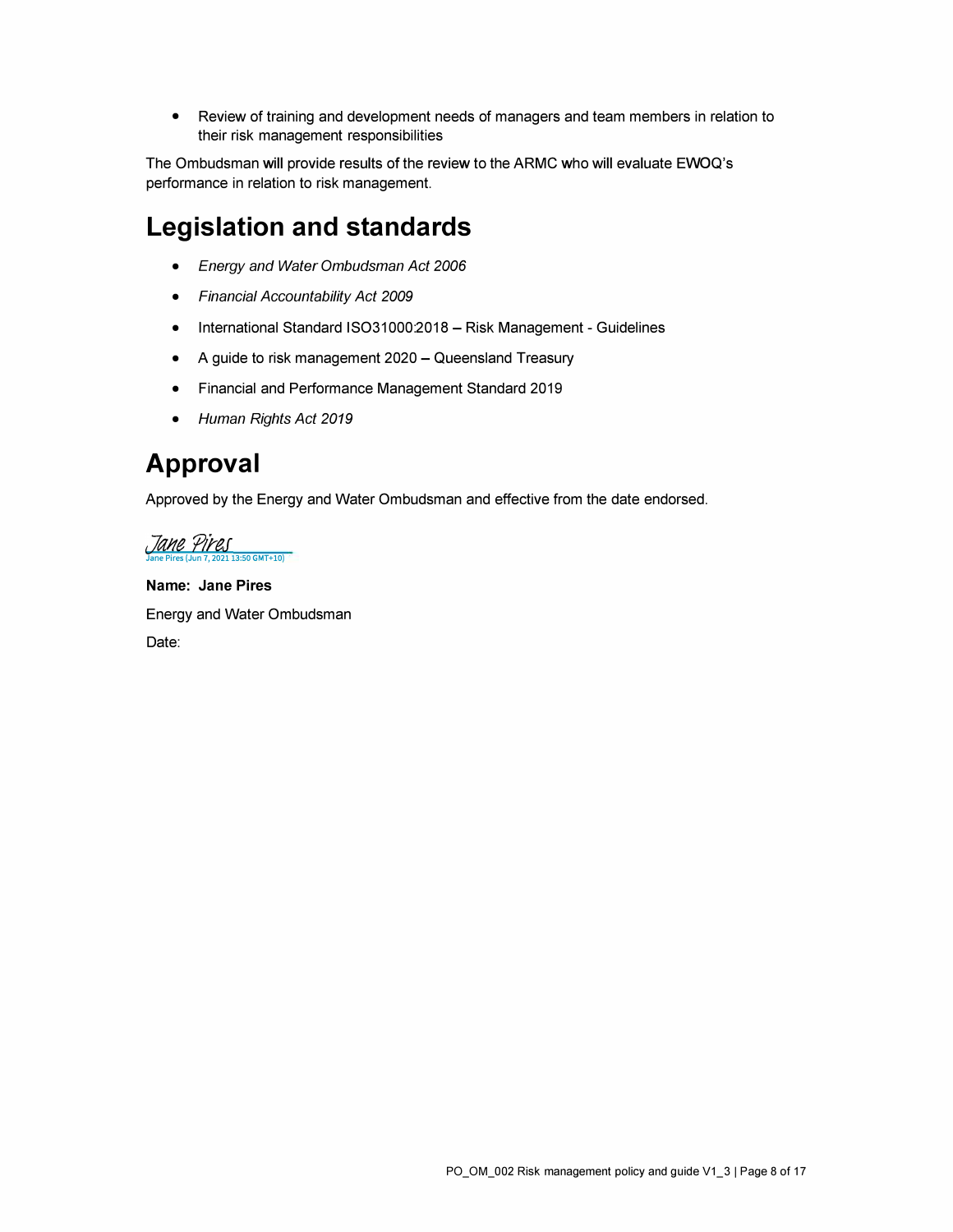# **Appendix A - Risk roles and responsibilities**

| Who                              | <b>Risk responsibilities</b>                                                                                                                      |
|----------------------------------|---------------------------------------------------------------------------------------------------------------------------------------------------|
| Audit and Risk<br>Management     | Responsible to the Ombudsman for the assurance of organisational risk<br>$\bullet$<br>management process, compliance and performance              |
| Committee<br>(ARMC)              | Review significant risks (i.e. those rated 'High') to assure they are being<br>$\bullet$<br>managed effectively                                   |
|                                  | Provide oversight of the management of risks across EWOQ<br>$\bullet$                                                                             |
|                                  | Monitor EWOQ's risk profile<br>$\bullet$                                                                                                          |
| Energy and<br>Water<br>Ombudsman | Conduct a review of the Risk Management Framework at least every two<br>$\bullet$<br>years to assure an effective Framework                       |
| Executive                        | Develop risk appetite statement and review it annually<br>$\bullet$                                                                               |
| Management<br>Group (EMG)        | Develop consequence and likelihood ratings tables used to assess risk and<br>$\bullet$<br>review annually                                         |
|                                  | Develop the management actions table<br>$\bullet$                                                                                                 |
|                                  | Manage the communication of risk across EWOQ<br>$\bullet$                                                                                         |
|                                  | Monitor EWOQ's risk profile<br>٠                                                                                                                  |
|                                  | Identify strategic risks and allocate to a risk owner<br>$\bullet$                                                                                |
|                                  | Approve risk treatments and allocate resources for treatment of strategic risks<br>$\bullet$                                                      |
|                                  | Approve tolerance levels for specific risks in line with the risk appetite<br>statement                                                           |
| Leadership<br>Group (LG)         | Identify business/project risks and assist risk owners in the management of<br>$\bullet$<br>those risks                                           |
|                                  | Support risk owners report effectiveness of controls<br>٠                                                                                         |
|                                  | Ensure team members within their area of control have adequate training in<br>risk management and contribute to EWOQ's risk management processes. |
|                                  | Provide risk management information when requested to the Ombudsman or<br>EMG.                                                                    |
|                                  | Report on the implementation of risk control measures and treatment plans<br>$\bullet$<br>within their area of responsibility.                    |
| Risk owners                      | Responsible for the management and ongoing review of assigned risks as<br>$\bullet$<br>detailed in the EWOQ risk register                         |
|                                  | Develop risk assessments and present to the EMG and the LG<br>$\bullet$                                                                           |
|                                  | Recommend tolerance levels for their assigned risks to the EMG<br>$\bullet$                                                                       |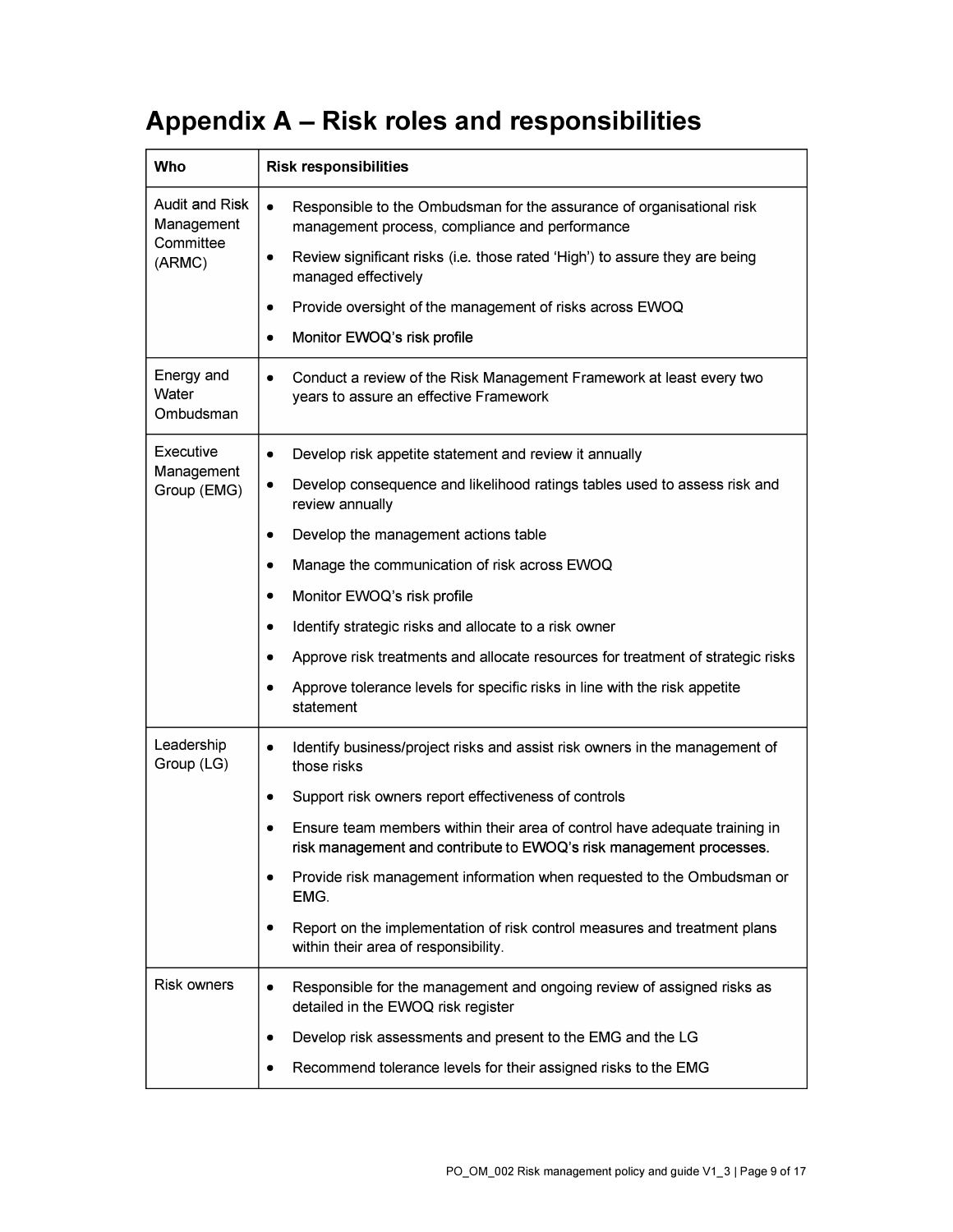|                            | Develop and implement risk treatment plans to reduce risk ratings to<br>tolerance levels                                                        |
|----------------------------|-------------------------------------------------------------------------------------------------------------------------------------------------|
|                            | Assess effectiveness of controls and report annually to the EMG                                                                                 |
|                            | Review effectiveness of treatment strategies and report to the LG and EMG                                                                       |
|                            | Update, review and maintain the risk register for their assigned risks                                                                          |
| Team<br>members            | Report potential new or emerging risks to their nominated Manager                                                                               |
|                            | Adhere to processes detailed in this Risk Management Policy and Guide<br>٠                                                                      |
|                            | Implement and report on allocated risk control actions as required                                                                              |
|                            | Participate in risk assessments as required<br>٠                                                                                                |
| <b>Risk</b><br>Coordinator | Co-ordinate and deliver training in risk management regularly and as required                                                                   |
|                            | Facilitate risk management workshops with EMG and LG for risk identification<br>particularly during the strategic and business planning process |
|                            | Work with Risk Owners to maintain the EWOQ risk register                                                                                        |
|                            | Report on and provide risk management information to the EMG and the LG                                                                         |
|                            | Liaise with, and assist Internal and External auditors to ensure audits of the<br>٠<br>risk management framework are conducted efficiently      |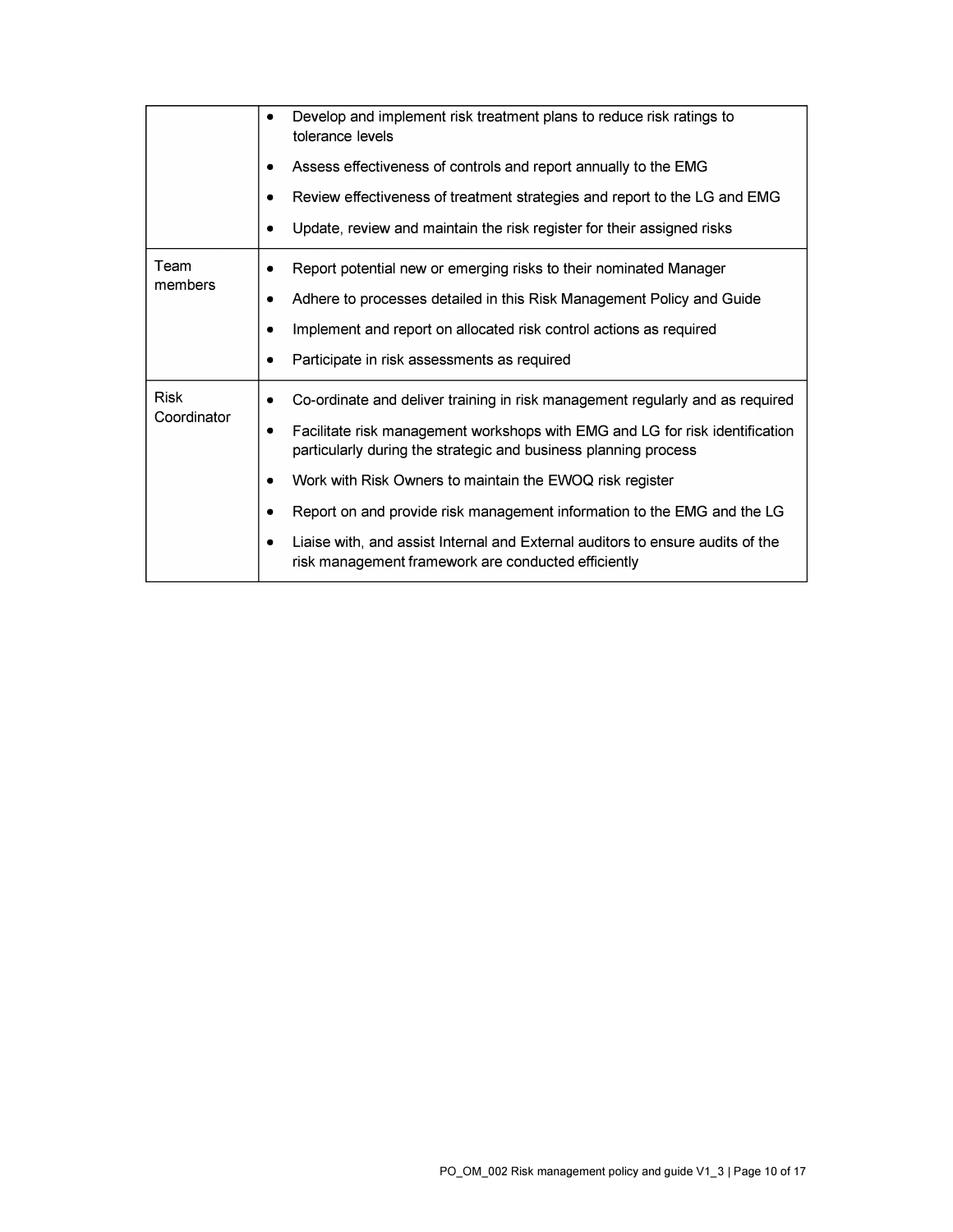# **Appendix B - Control effectiveness rating table**

| Control<br>effectiveness | <b>Description</b>                                                                                                                                                 |
|--------------------------|--------------------------------------------------------------------------------------------------------------------------------------------------------------------|
| Effective                | The control design meets the control objective and the control is operating<br>the majority of the time                                                            |
| Partly effective         | The control design meets the control objective and the control is normally<br>operational but occasionally is not applied when it should be, or not as<br>intended |
| Ineffective              | The control design does not meet the control objective, and/or the control<br>is not applied or is applied incorrectly                                             |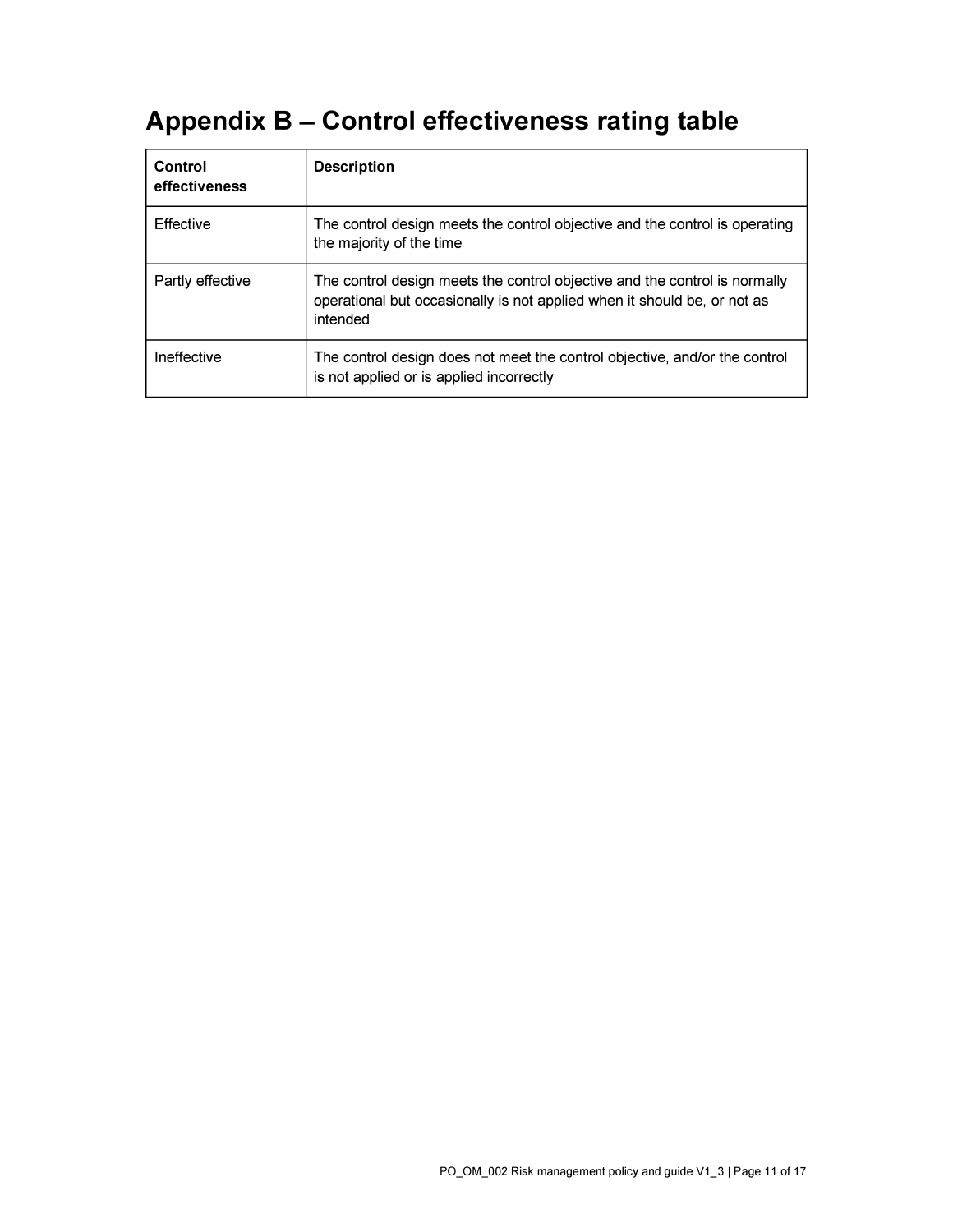# **Appendix C - Likelihood table**

| Rating   | <b>Probability of</b><br>risk occurring | Descriptor <sup>2</sup>                                                                                                                                                                                                                                                                         |
|----------|-----------------------------------------|-------------------------------------------------------------------------------------------------------------------------------------------------------------------------------------------------------------------------------------------------------------------------------------------------|
| Almost   | >90%                                    | Is expected to occur, or occurs in most circumstances                                                                                                                                                                                                                                           |
| Certain  |                                         | Less than 10% of the critical controls associated with the risk are<br>rated as either Effective or Partly Effective. Without control<br>improvement, it is almost certain that the risk will eventuate at<br>some point in time.                                                               |
| Likely   | 60-90%                                  | Will probably occur, or occur in many circumstances                                                                                                                                                                                                                                             |
|          |                                         | 10-40% of the critical controls associated with the risk are rated<br>as either Effective or Partly Effective. Without control<br>improvement, it is more likely than not that the risk will eventuate.                                                                                         |
| Possible | 30-60%                                  | May occur, or may occur from time to time                                                                                                                                                                                                                                                       |
|          |                                         | 40-70% of the critical controls associated with the risk are rated<br>as either Effective or Partly Effective and, if there is no<br>improvement the risk may eventuate.                                                                                                                        |
| Unlikely | 10-30%                                  | Could occur at some time                                                                                                                                                                                                                                                                        |
|          |                                         | 70-90% of the critical controls associated with the risk are rated<br>as either Effective or Partly Effective. The strength of this control<br>environment means that it is more than likely that the risk<br>eventuating would be caused by external factors not known to<br>EWOQ.             |
| Rare     | < 10%                                   | Could occur at rare times                                                                                                                                                                                                                                                                       |
|          |                                         | 90% or more of the critical controls associated with the risk are<br>rated as either Effective or Partly Effective. The strength of this<br>control environment means that, if this risk eventuates, it is most<br>likely a result of external circumstances outside of the control of<br>EWOQ. |

<sup>&</sup>lt;sup>2</sup> Additional descriptors extracted from Paladin risk management services; <www.paladinrisk.com.au>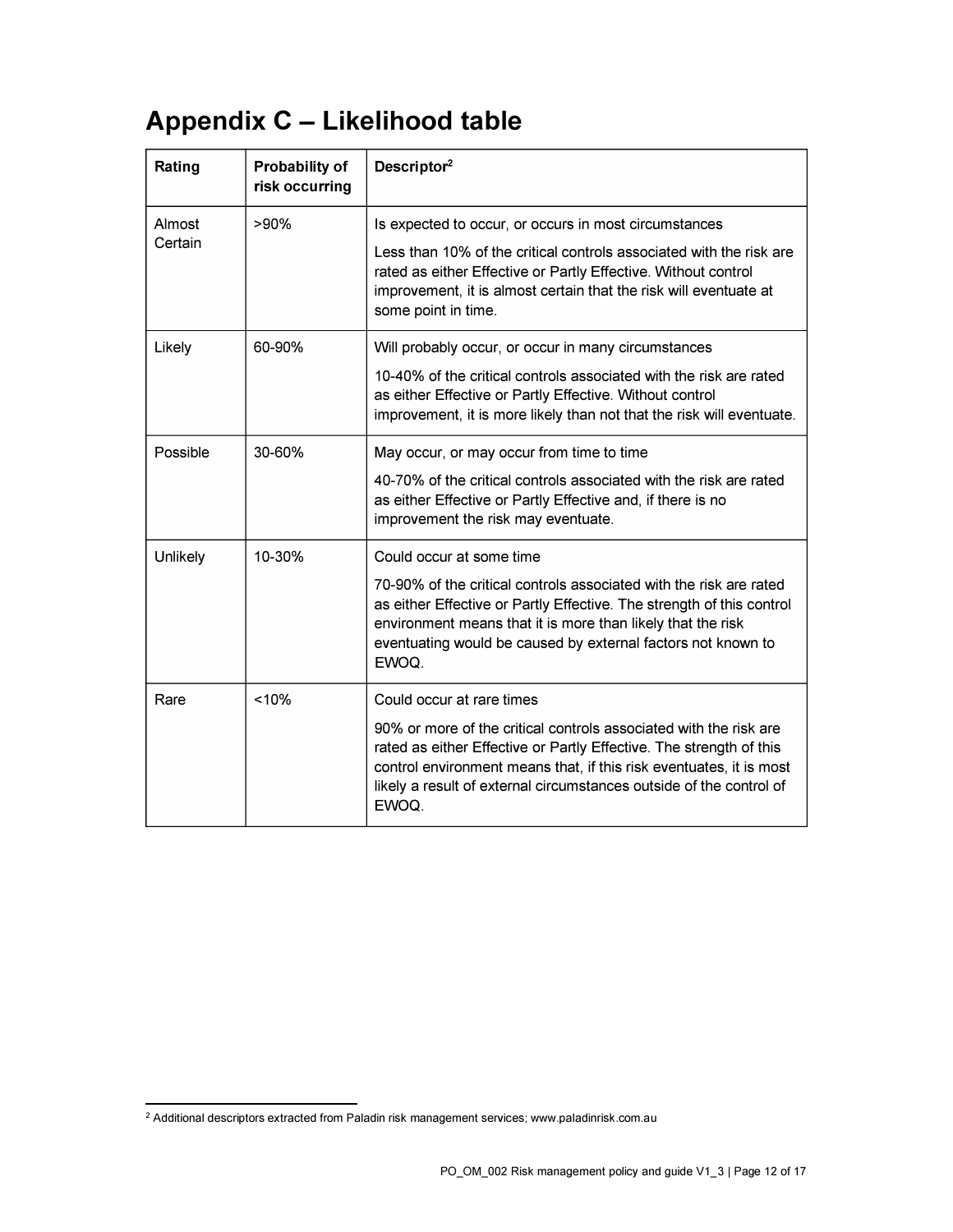# **Appendix D- Consequence criteria table**

|                 | <b>Categories</b>                                                                                                                                                                                         |                                                                                                 |                                                                                                                                                                                                                        |                                                                                                                                                                                        |                                                                                                                                                                                       |
|-----------------|-----------------------------------------------------------------------------------------------------------------------------------------------------------------------------------------------------------|-------------------------------------------------------------------------------------------------|------------------------------------------------------------------------------------------------------------------------------------------------------------------------------------------------------------------------|----------------------------------------------------------------------------------------------------------------------------------------------------------------------------------------|---------------------------------------------------------------------------------------------------------------------------------------------------------------------------------------|
| Impact level    | <b>Customer</b>                                                                                                                                                                                           | <b>Finance</b>                                                                                  | People                                                                                                                                                                                                                 | <b>Compliance</b>                                                                                                                                                                      | <b>Reputation</b>                                                                                                                                                                     |
| <b>Critical</b> | EWOQ may cease to exist- we're out of business. For example -                                                                                                                                             |                                                                                                 |                                                                                                                                                                                                                        |                                                                                                                                                                                        |                                                                                                                                                                                       |
|                 | Majority of customer issues<br>are unresolved for 12<br>months or more                                                                                                                                    | Significant increase in<br>bad debt (due to 25-<br>30% scheme<br>participants unable to<br>pay) | Health and wellbeing of<br>multiple key personnel<br>severely impacted over<br>the long term;<br>Inadequate numbers of<br>qualified personnel to<br>undertake BAU<br>activities for a<br>significant period of<br>time | No Advisory Council<br>appointed; Significant<br>and/or repeated non-<br>compliance with WHS<br>and other legislation;<br>Govt decides to<br>terminate                                 | Breaches of regulation<br>are highly visible to the<br>public and cause<br>significant damage to<br>our customers and our<br>brand                                                    |
| Major           | Significant impact on business outcomes, requiring major resource commitment to rectify. May result in change to organisational<br>structure. For example -                                               |                                                                                                 |                                                                                                                                                                                                                        |                                                                                                                                                                                        |                                                                                                                                                                                       |
|                 | On-going inability to meet<br>service standards;<br>Significant number of<br>complaints against EWOQ;<br>Specific serious complaints<br>against the Ombudsman;<br>Loss of systems for more<br>than 5 days | Significant overspend<br>in budget                                                              | Single workplace<br>accident causing death;<br>No ability to obtain and<br>retain qualified people<br>in key positions                                                                                                 | Non-delivery or major<br>inaccuracies in<br>legislated reporting<br>requirements; Non-<br>compliance with<br>legislation that leads to<br>criminal charges (e.g.<br>CCC investigation) | Multiple breaches of<br>regulation; Some bad<br>press continuing over<br>several weeks; General<br>public perceives<br>EWOQ is not<br>independent of<br>government and/or<br>industry |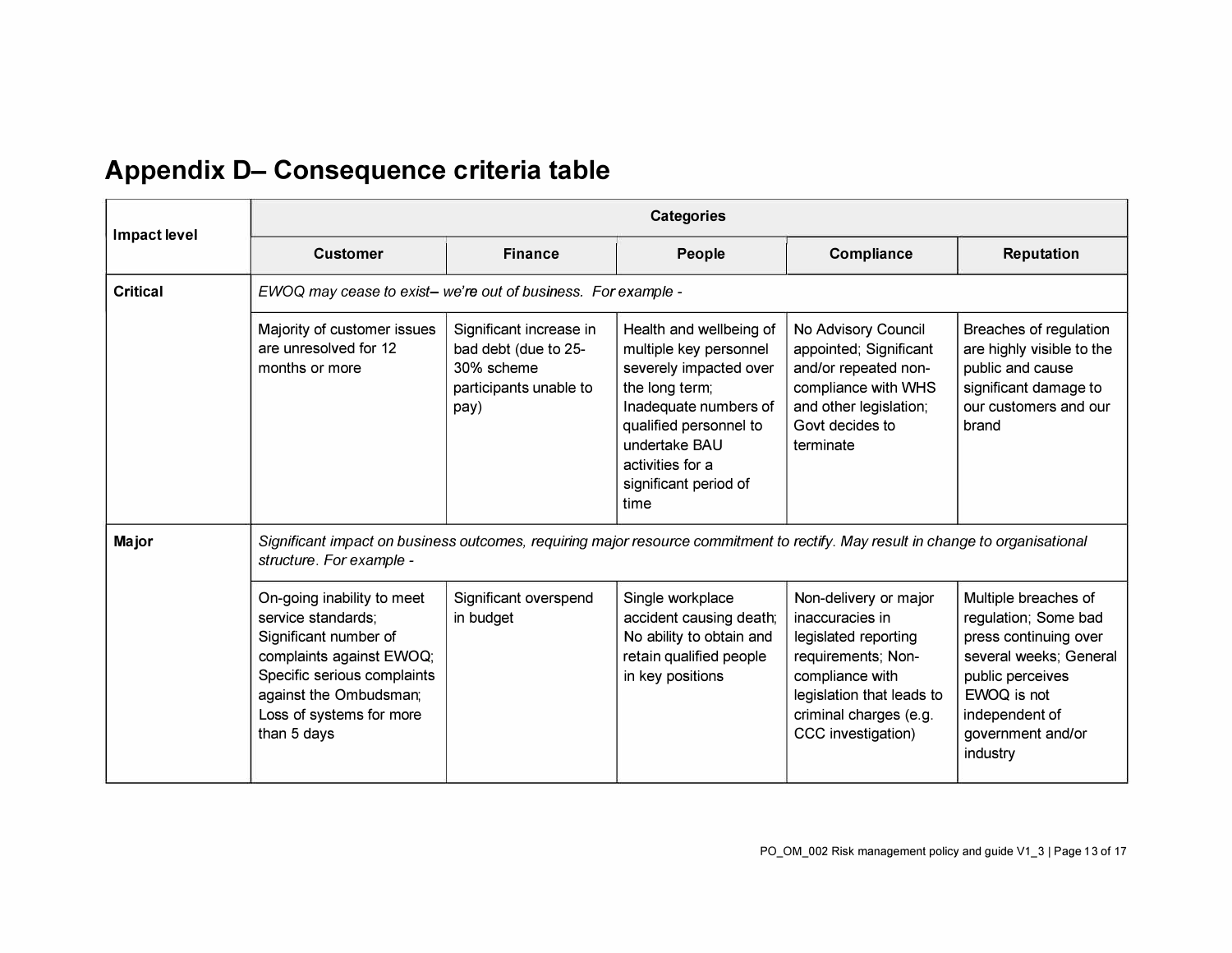|                     | <b>Categories</b>                                                                                                                                                                        |                                                                                    |                                                                                                                                                            |                                                                               |                                                                                                                                                                                                      |
|---------------------|------------------------------------------------------------------------------------------------------------------------------------------------------------------------------------------|------------------------------------------------------------------------------------|------------------------------------------------------------------------------------------------------------------------------------------------------------|-------------------------------------------------------------------------------|------------------------------------------------------------------------------------------------------------------------------------------------------------------------------------------------------|
| <b>Impact level</b> | <b>Customer</b>                                                                                                                                                                          | <b>Finance</b>                                                                     | People                                                                                                                                                     | <b>Compliance</b>                                                             | <b>Reputation</b>                                                                                                                                                                                    |
| <b>Moderate</b>     | Some impact on business outcomes, perhaps some disruption of services and require a change in allocation of resources. The<br>impact could be rectified within 3-6 months. For example - |                                                                                    |                                                                                                                                                            |                                                                               |                                                                                                                                                                                                      |
|                     | Service standards not met<br>on average over 3 months<br>caused by external issues;<br>Breaches of privacy<br>impacting multiple<br>customers                                            | Delayed procurement<br>and/or invoicing<br>activities; Delay in<br>budget approval | Government HR<br>policies and processes<br>not embedded; Low<br>engagement levels;<br>Poor workplace culture                                               | Non-compliance with<br>legislative obligations<br>due to systemic<br>problems | Single event causing<br>bad press over a<br>number of weeks;<br>Scheme participant<br>continuously<br>challenging decisions<br>in the public arena;<br>One-off non-<br>compliance with<br>regulation |
| <b>Minor</b>        | Minor disruption to business as usual. The business will recover in up to 3 months. For example -                                                                                        |                                                                                    |                                                                                                                                                            |                                                                               |                                                                                                                                                                                                      |
|                     | Service standards not met<br>on average over 3 months<br>caused by internal issues<br>that can be rectified; One-<br>off breach of privacy                                               | Delay in cash flow;<br>Overspend in a specific<br>cost centre                      | Long term absence of<br>key team members;<br><b>Expanded workloads</b><br>requiring additional<br>team members; Rogue<br>behaviour by some<br>team members | Occasional non-<br>compliance with<br>legislative obligations                 | Bad behaviour by team<br>members in an<br>outreach activity e.g.<br>bad advice given,<br>unprofessional<br>behaviour                                                                                 |
| Insignificant       | Very minor disruption in business as usual which is recoverable without redirection of resources and within a month. For example -                                                       |                                                                                    |                                                                                                                                                            |                                                                               |                                                                                                                                                                                                      |
|                     | Minor disruption to service<br>causing disruption to a                                                                                                                                   | Delay in credit card<br>approvals; Limited                                         | Exiting of team<br>member                                                                                                                                  | Non completion of<br>compliance training;                                     | Negative on-line<br>review, Single                                                                                                                                                                   |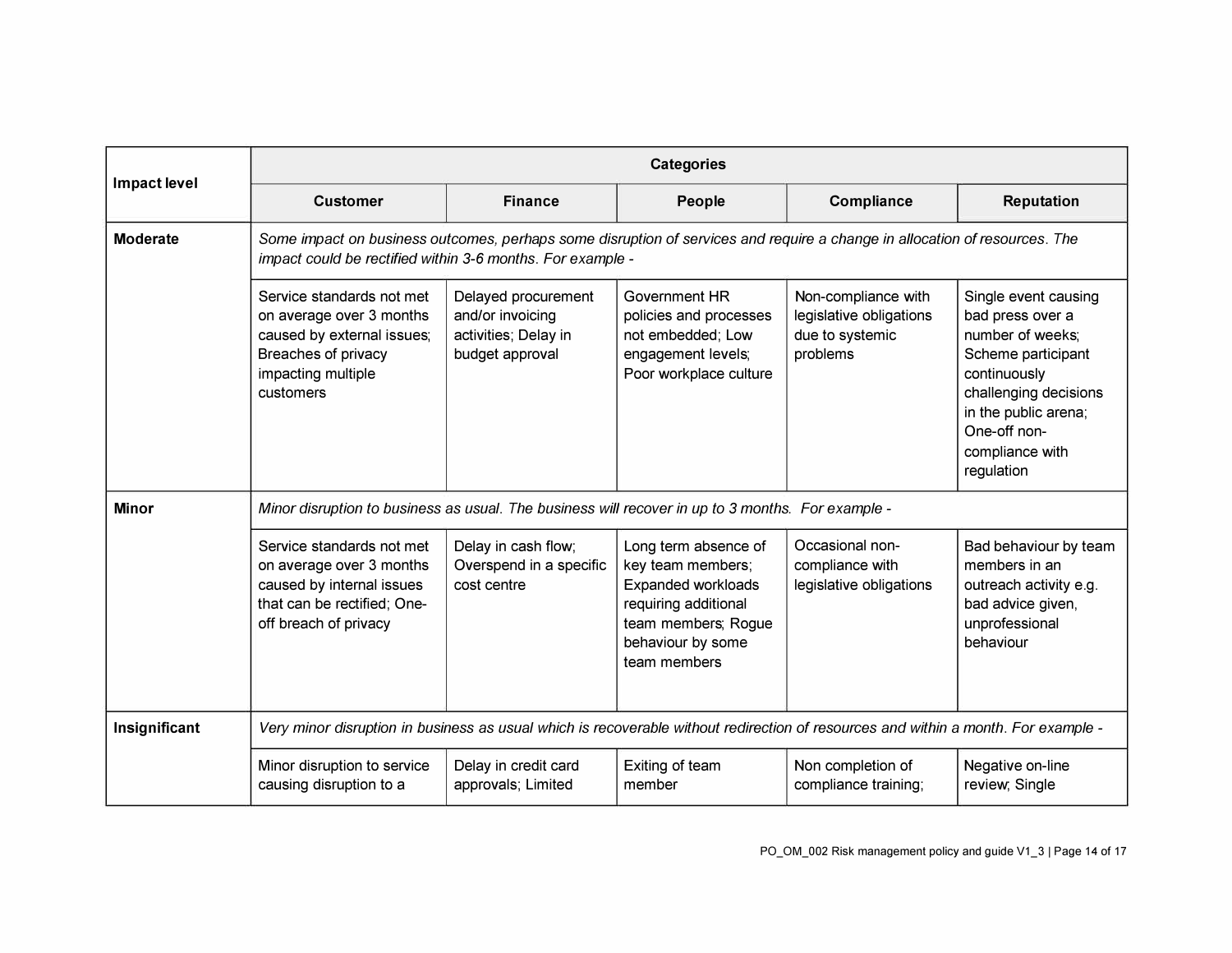| Impact level | <b>Categories</b>                                                                |                                                                                                    |        |                                                                                                                                                 |                                           |
|--------------|----------------------------------------------------------------------------------|----------------------------------------------------------------------------------------------------|--------|-------------------------------------------------------------------------------------------------------------------------------------------------|-------------------------------------------|
|              | <b>Customer</b>                                                                  | <b>Finance</b>                                                                                     | People | <b>Compliance</b>                                                                                                                               | <b>Reputation</b>                         |
|              | small number of customers<br>that can be resolved within<br><b>BAU</b> processes | ability to purchase;<br>Delays in accounts<br>receivable; Minor<br>increase in outstanding<br>debt |        | individual policies not<br>reviewed on time; non-<br>completion of required<br>WHS safety checks;<br>Compliance audits not<br>completed on time | customer complaint to<br>multiple sources |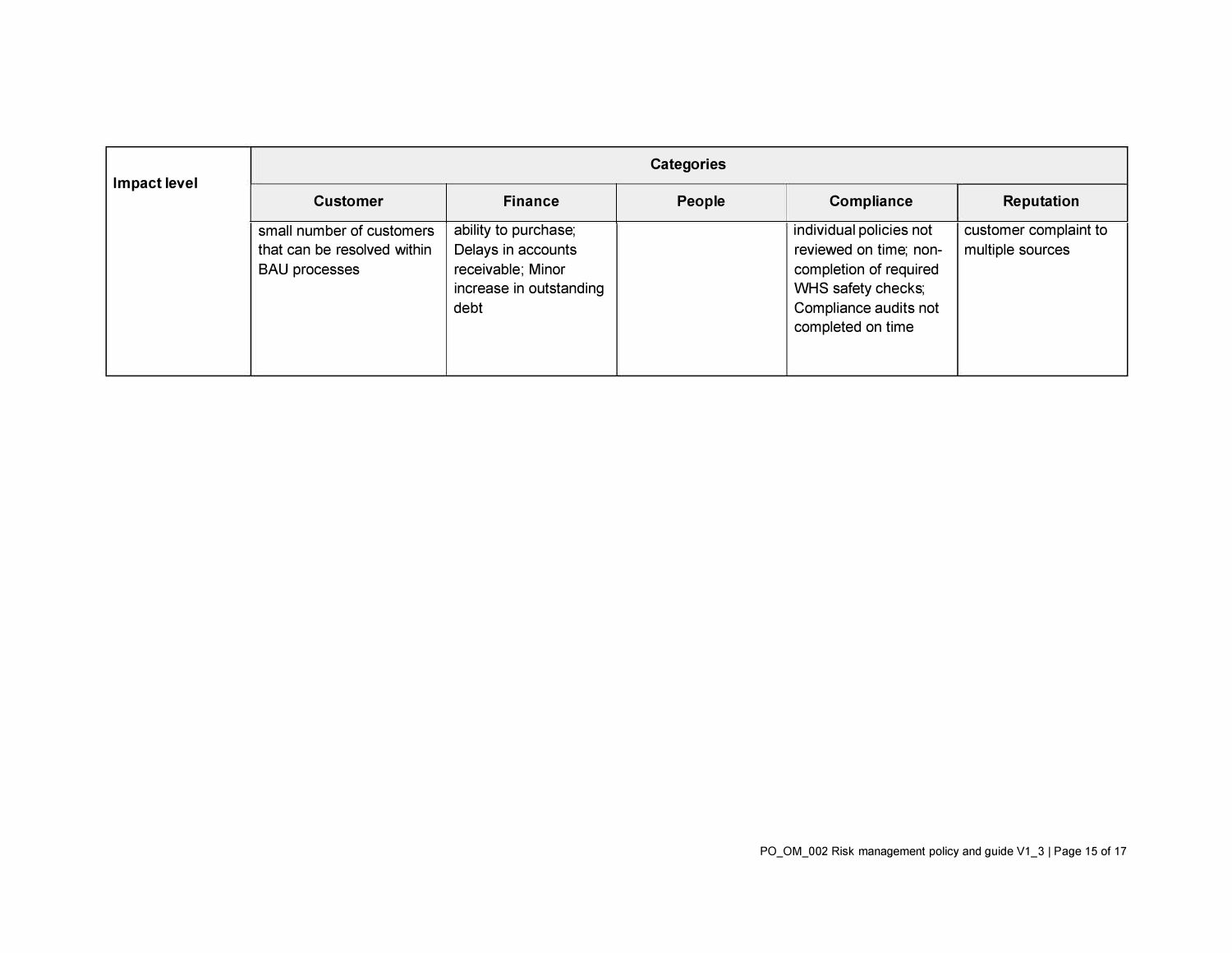# **Appendix E - Risk matrix**

| <b>RISK</b>              |                                                                        |                                                                      |                                                                     |                                                                     |                                                                        |
|--------------------------|------------------------------------------------------------------------|----------------------------------------------------------------------|---------------------------------------------------------------------|---------------------------------------------------------------------|------------------------------------------------------------------------|
| <b>MATRIX</b>            |                                                                        |                                                                      | <b>Consequence</b>                                                  |                                                                     |                                                                        |
| Likelihood               | Insignificant                                                          | <b>Minor</b>                                                         | <b>Moderate</b>                                                     | Major                                                               | <b>Critical</b>                                                        |
| Rare                     | LOW<br><b>Accept the</b><br>risk Routine<br>management                 | LOW<br><b>Accept the risk</b><br><b>Routine</b><br>management        | LOW<br><b>Accept the risk</b><br><b>Routine</b><br>management       | <b>MEDIUM</b><br><b>Specific</b><br>responsibility<br>and treatment | <b>HIGH</b><br><b>Quarterly senior</b><br>management<br>review         |
| <b>Unlikely</b>          | <b>LOW</b><br><b>Accept the</b><br>risk Routine<br>management          | <b>LOW</b><br><b>Accept the risk</b><br><b>Routine</b><br>management | <b>MEDIUM</b><br><b>Specific</b><br>responsibility<br>and treatment | <b>MEDIUM</b><br><b>Specific</b><br>responsibility<br>and treatment | <b>HIGH</b><br><b>Quarterly senior</b><br>management<br>review         |
| <b>Possible</b>          | <b>LOW</b><br><b>Accept the</b><br>risk Routine<br>management          | <b>MEDIUM</b><br><b>Specific</b><br>responsibility<br>and treatment  | <b>MEDIUM</b><br><b>Specific</b><br>responsibility<br>and treatment | <b>HIGH</b><br>Quarterly<br>senior<br>management<br>review          | <b>HIGH</b><br><b>Quarterly senior</b><br>management<br>review         |
| <b>Likely</b>            | <b>MEDIUM</b><br><b>Specific</b><br>responsibility<br>and<br>treatment | <b>MEDIUM</b><br><b>Specific</b><br>responsibility<br>and treatment  | <b>HIGH</b><br>Quarterly<br>senior<br>management<br>review          | <b>HIGH</b><br>Quarterly<br>senior<br>management<br>review          | <b>EXTREME</b><br><b>Monthly senior</b><br>management<br><b>review</b> |
| <b>Almost</b><br>certain | <b>MEDIUM</b><br><b>Specific</b><br>responsibility<br>and<br>treatment | <b>MEDIUM</b><br><b>Specific</b><br>responsibility<br>and treatment  | <b>HIGH</b><br>Quarterly<br>senior<br>management<br>review          | <b>EXTREME</b><br><b>Monthly senior</b><br>management<br>review     | <b>EXTREME</b><br><b>Monthly senior</b><br>management<br>review        |